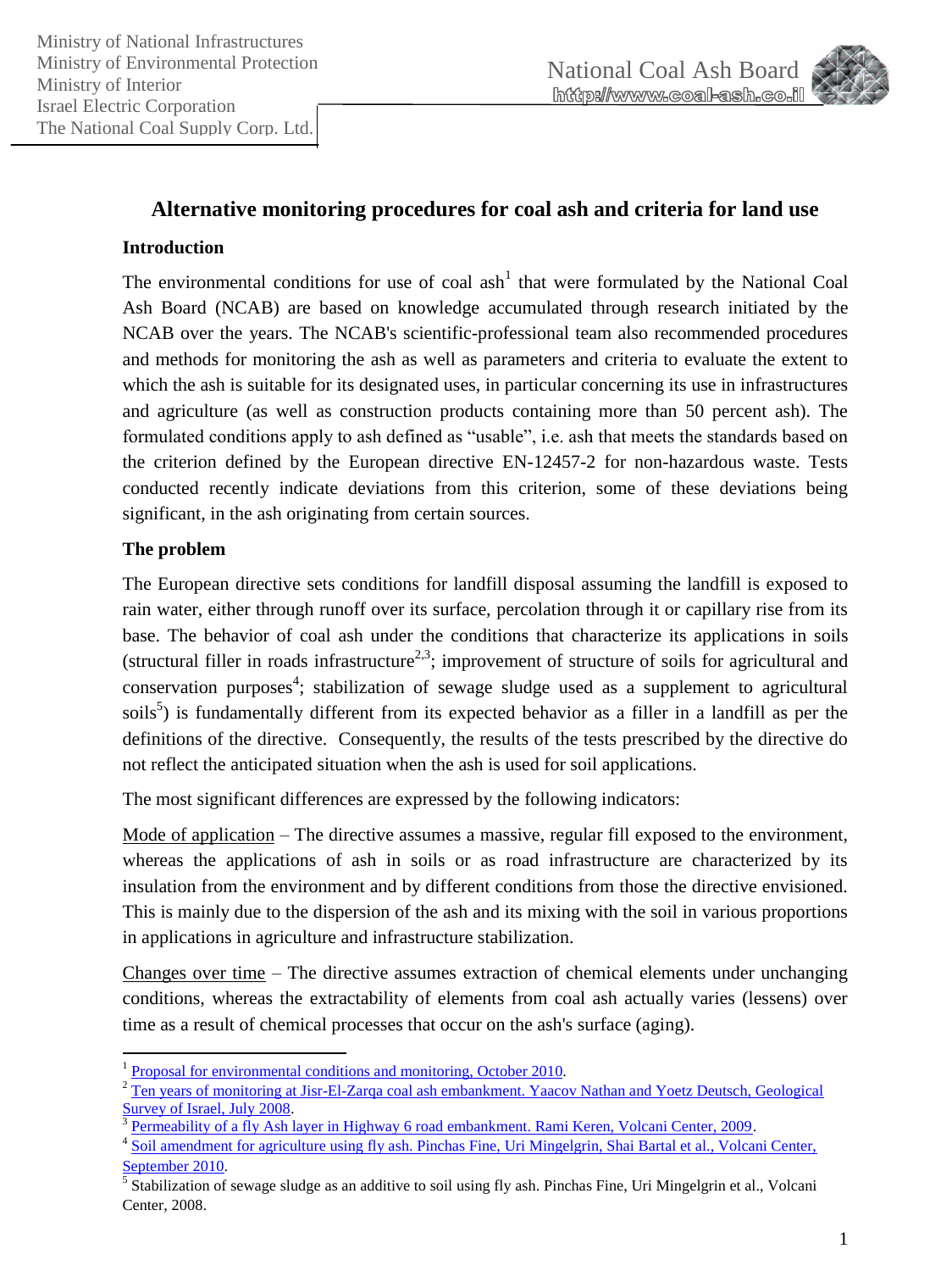

## Environmental characteristics -

Reaction of the ash – The directive assumes an unchanging contact between the ash and its surroundings as well as infiltration of water through the ash layer, whereas the exposure of coal ash to the environment in road applications following compaction results in a crust that is impervious to water.

Acidity – The directive assumes that the pH level will rise due to the addition of the coal ash, whereas the pH in the soil following ash applications is (after a relatively short time for adjustment) at the range of 7-8, (the soil serves as a buffer that keeps the pH level close to neutral).

Reaction of the soil – The directive assumes an unhindered transport of solutes to the groundwater, whereas following contact of the soil with the added coal ash, various adsorption and uptake processes occur, depending on the characteristics of the soil.

### **Alternatives for monitoring procedures and criteria for maximum values**

- 1. Characterization curve procedure A characterization curve is to be constructed for every ash (namely, one curve for all ashes from a given source) for the release of elements into solution as a function of pH. The concentrations that will be obtained in the extraction solution in the compatibility test for a given use of the ash will be compared to the values obtained at the same pH level in the characterization curve of ash from the same source. In case the concentrations measured in the compatibility test are around the concentrations given in the characterization curve for the relevant pH, the concentration in the characterization curve at neutral pH will be compared with the value of the European standard. In case there is a significant discrepancy between the concentrations measured in the compatibility test and in the characterization curve, the ash will have to be extracted at a neutral pH and the obtained concentrations compared to the European standards.
- 2. Application-dependent procedure
	- a. Road Paving Transition coefficients from powdered ash to compacted granular (monolith) ash will be determined at the end of the ash's aging process for the following situations:
		- i. If the methodological problems associated with leaching from a compacted granular material are solved – the ratio of the concentrations of the elements in the solutions in contact with the ash in a powdered structure and with that ash in the compactedmonolithic structure (if obtained in both cases for the same amount of ash per unit volume of liquid) will enable the determination of transition coefficients for the evaluation of the release of trace elements from the coal ash to the surrounding soil for structural filling in road construction using the relatively simple procedure of leaching from powdered ash.
		- ii. Otherwise (as a default) the ratio between the values given in the European standards for the powdered ash (EN 12457/2) and for monolithic structures (maximum values in